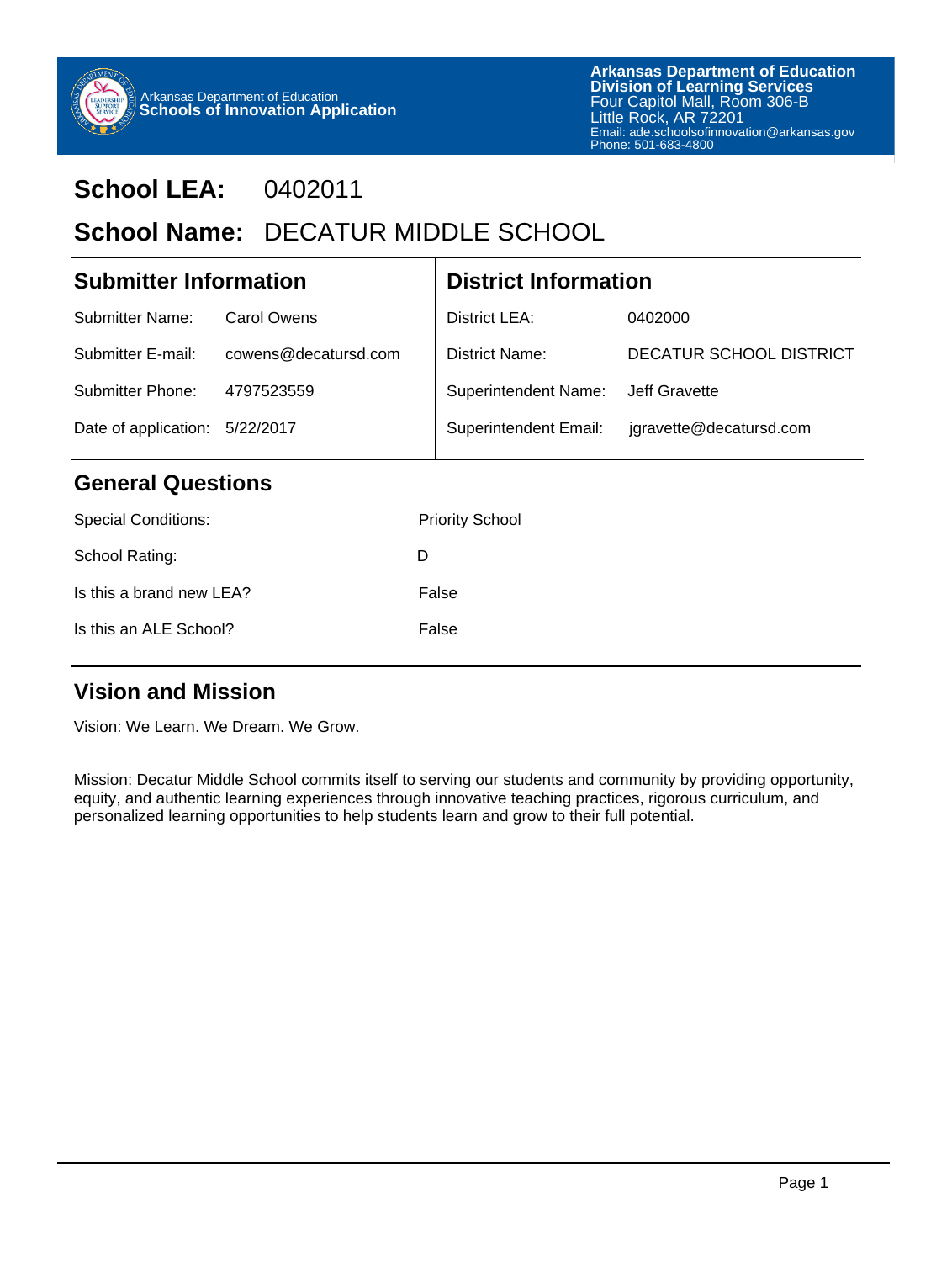

#### **Rational and Innovation Goals**

#### Rationale for Innovation

We need a school of innovation to serve our economically and ethnically diverse students and community by providing opportunity, equity, and authentic learning experiences through innovative teaching practices, rigorous curriculum, and personalized learning opportunities, which we believe will help students learn and grow to their full potential. Currently, 79% of students qualify for free and reduced lunch. Decatur Middle School's growing transient and migrant populations include Marshallese students (1.7%), Asian students (7.4%), and Latin American students (36.4%). In addition to the cultural diversity within the school, 30% of the students in the school are labeled as Limited English Proficient. According to the national norm-referenced assessment Measure of Academic Progress (MAP) of our current 5th-8th grade students, 48% of our students need more than a grade-level's growth in a year's time in mathematics, and 47% of our students need more than a grade-level's growth in a year's time in reading. For the 2016/2017 school year's incoming 5th grade students, 77% of the students need more than a grade-level's growth in a year's time in both mathematics and reading. We must maximize core class instructional time and quality of instruction through innovative, diverse learning strategies to increase student learning. With limited staff and facilities, we need to implement innovative systems to meet our students needs. Through the approval of the School of Innovation status, we will be able to transform from the traditional education model to a flexible model that will serve every student through personalized learning, rigorous curriculum, standards-based grading, and authentic learning experiences in order to ensure that all students learn, dream, and grow to their full potential, both socially and academically. In 2017/2018, we will implement the School of Innovation plan in levels 5-8, with plans to add an additional grade-level of students each year.

| Goal           | <b>Goal Description</b>                                                                                                                                                 |  |
|----------------|-------------------------------------------------------------------------------------------------------------------------------------------------------------------------|--|
| 1              | Increase student achievement<br>in mathematics with a focus<br>on students meeting or<br>exceeding personal growth<br>goals.                                            |  |
| 2              | Increase student achievement<br>in literacy with a focus on<br>students meeting or exceeding<br>personal growth goals.                                                  |  |
| 3              | Students will be able to take<br>ownership of their learning.                                                                                                           |  |
| $\overline{4}$ | Innovative teaching designs<br>will improve student<br>engagement, motivation,<br>student ownership, mastery,<br>and a deeper learning by<br>offering choice and voice. |  |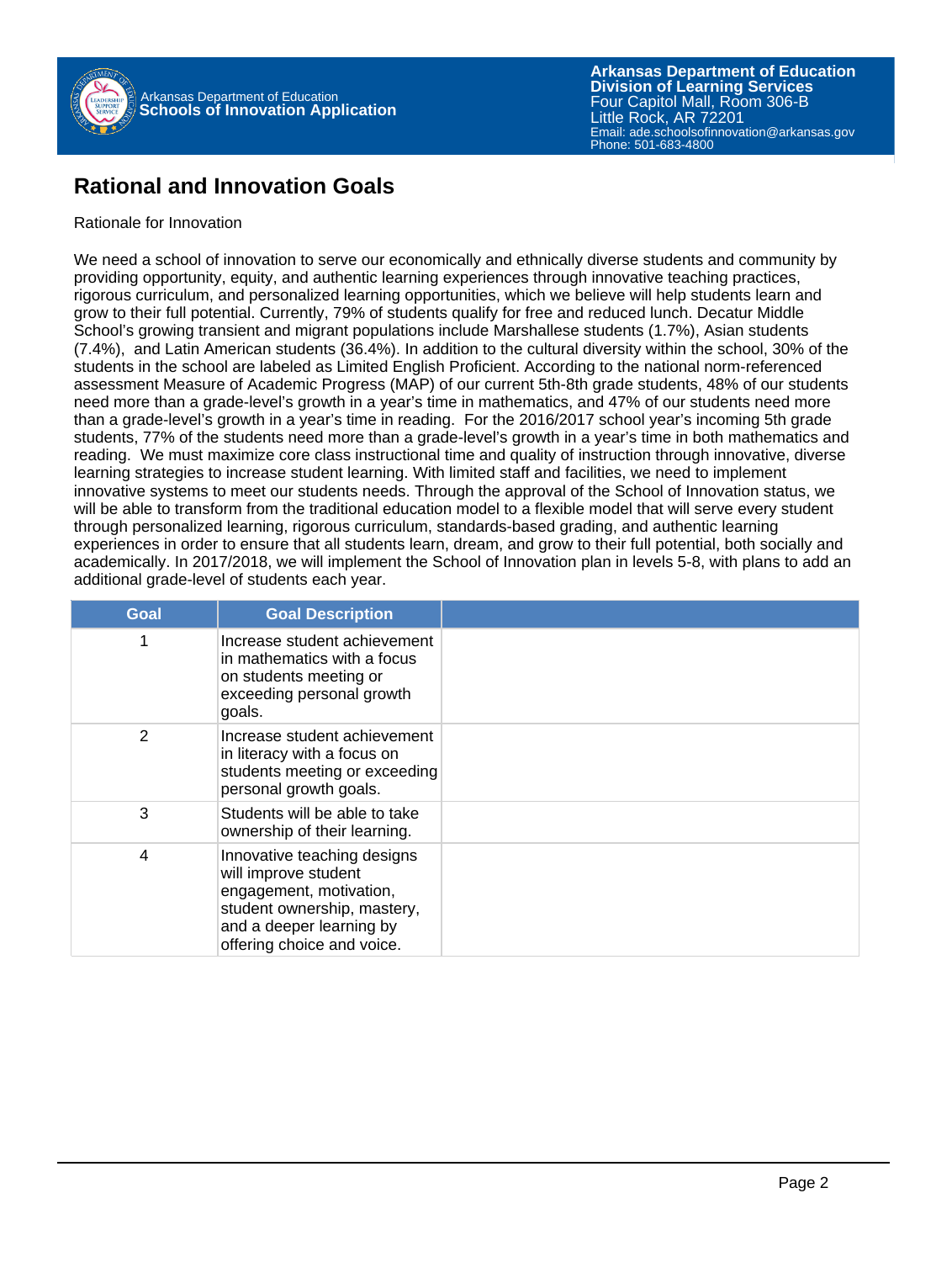

#### **Innovation Plan**

| <b>Plan Date</b> | <b>Action</b>                                                                                                                                                    | <b>Expected Outcome</b>                                                                                                                                                                                                                                                                     |  |  |
|------------------|------------------------------------------------------------------------------------------------------------------------------------------------------------------|---------------------------------------------------------------------------------------------------------------------------------------------------------------------------------------------------------------------------------------------------------------------------------------------|--|--|
| 08/14/2017       | We will develop an ESL Academy for<br>the first two 90 minutes blocks of the<br>day. We will integrated English with<br>Social Studies and Math with<br>Science. | Increased ELL language proficiency for our<br>level 0 and level 1 learners by one or more<br>year each academic school year.                                                                                                                                                                |  |  |
| 08/14/2017       | Personalized Math instruction using<br>GoMath, based on students<br>academic levels.                                                                             | All students will master core math content<br>and meet growth expectations each year.                                                                                                                                                                                                       |  |  |
| 08/12/2019       | We will have Project Based Learning<br>implemented in the core subject<br>areas. We will use the Blended<br>Learning model to implement this<br>idea.            | Students and teachers will design projects<br>and lessons that will increase student<br>engagement, ownership and mastery.                                                                                                                                                                  |  |  |
| 08/14/2017       | We will implement a multiple,<br>modified block scheduling.                                                                                                      | We will have 90 minutes of core instruction<br>in English, math, social studies and<br>science. The modified schedule will give<br>the students the inventions needed based<br>on the student needs.                                                                                        |  |  |
| 08/14/2017       | We will embed keyboarding and art<br>into the core classroom and offer the<br>careers class in the 8th grade.                                                    | Students will take keyboarding in their<br>English class during the 5th grade to learn<br>the essestial keyboarding skills when they<br>first arrive in our building. This will give<br>them the tools needed for using computers<br>for writing and for use with our 1 to 1<br>technology. |  |  |
|                  |                                                                                                                                                                  | Art will be embedded into our core classes<br>to further expand on the importance of art<br>in the liberal arts and how art is used in the<br>sciences, including engineering.                                                                                                              |  |  |
|                  |                                                                                                                                                                  | We will offer a careers class to the 8th<br>grade students which will prepare the<br>students for high school. This class will be<br>for high school credit.                                                                                                                                |  |  |
| 01/13/2020       | We will implement Standard-based<br>grading.                                                                                                                     | All students will take ownership of their<br>growth and mastery of the core subjects.<br>The teachers will be able to facilitate and<br>mentor students as they work toward<br>mastery at their own pace. All core<br>teachers will implement standard-based<br>grading by 2020.            |  |  |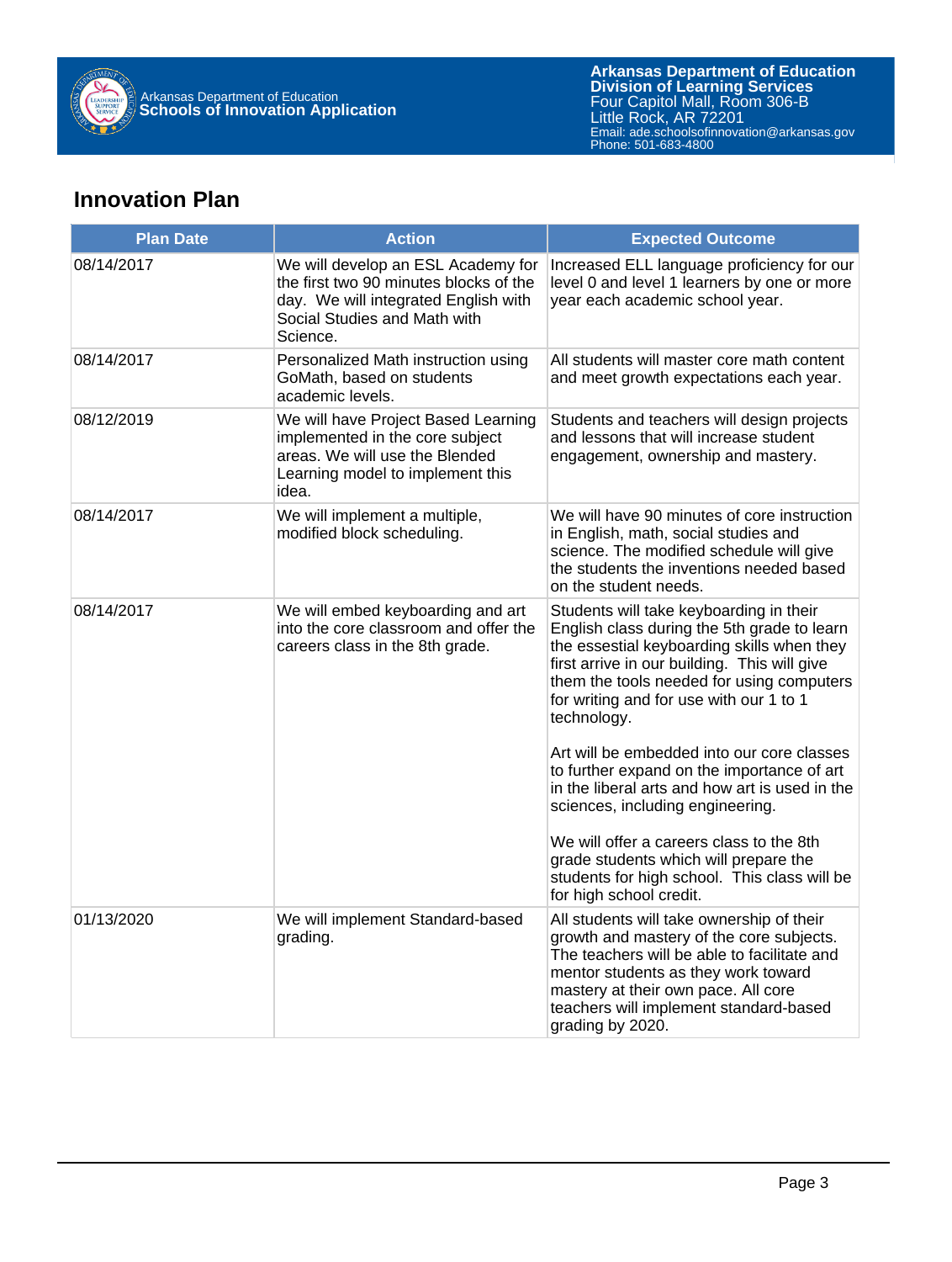

| <b>Plan Date</b> | <b>Action</b>                                                                                          | <b>Expected Outcome</b>                                                                                                                                                                                                                                        |
|------------------|--------------------------------------------------------------------------------------------------------|----------------------------------------------------------------------------------------------------------------------------------------------------------------------------------------------------------------------------------------------------------------|
| 08/14/2021       | Fully Personalized Learning for<br>students, through Project Based<br>Learning and Blended classrooms. | The expected outcome is to have students<br>on Personalized Learning tracks based off<br>of essential standards, using technology<br>and Project Based Learning projects.<br>Teachers will be able to facilitate the<br>students as they work towards mastery. |
| 08/14/2021       | We plan to develop Core Academy's<br>based off student/community needs                                 | The expected outcome is to have multiple<br>Career Academy's that students can focus<br>on so that when they graduate high school<br>they will have college credit and work<br>experience.                                                                     |
| 08/13/2018       | We plan to develop an embeded<br>mentor/advisory program in our<br>schedule.                           | The expected outcome is to have a<br>mentor/advisory program embedded into<br>the school day to help our students learn<br>emotional, social and career skills for<br>future academic development.                                                             |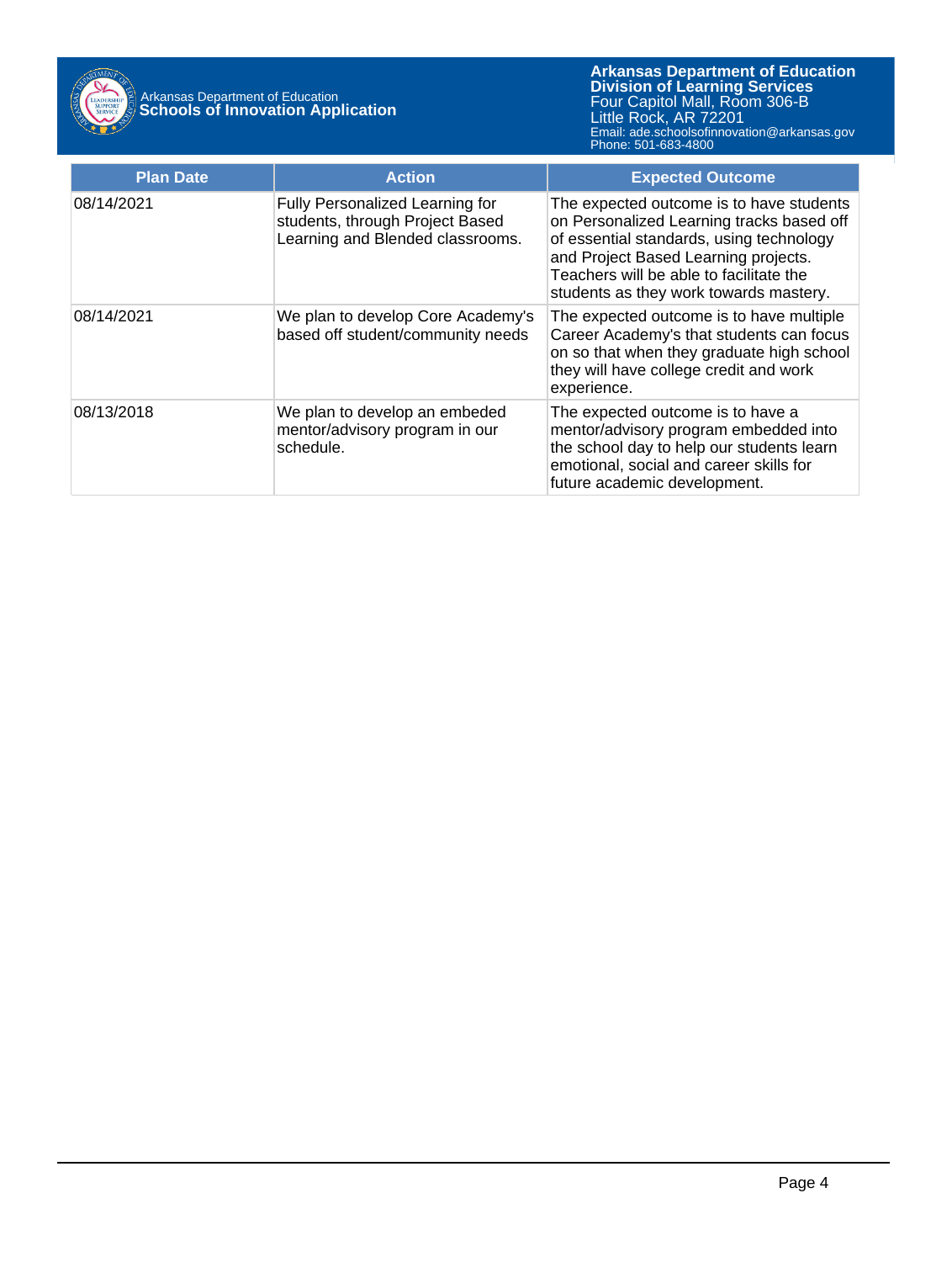

#### **Requested Waivers**

| <b>Code section, Rule, or Local</b><br><b>Policy</b>                                                                                | <b>Goal</b>             | <b>Rationale</b>                                                                                                                                                                                                                                                                                                                                                                                                                                                                                                                                                                                                                                        |
|-------------------------------------------------------------------------------------------------------------------------------------|-------------------------|---------------------------------------------------------------------------------------------------------------------------------------------------------------------------------------------------------------------------------------------------------------------------------------------------------------------------------------------------------------------------------------------------------------------------------------------------------------------------------------------------------------------------------------------------------------------------------------------------------------------------------------------------------|
| IV.9.03.3.6 24.17 and 24.18                                                                                                         | 4                       | We want to integrate Art into the core classes instructional<br>time. We will use a certified Art teacher to facilitate the<br>instruction. This teacher will rotate between classrooms<br>with supplies and ensure that Art standards are being<br>covered.                                                                                                                                                                                                                                                                                                                                                                                            |
| IV.9.03.3.9 24.17                                                                                                                   | 4                       | We plan to incorporate Keyboarding instruction into our<br>classrooms in 5th, 6th, and 7th grades. Our Keyboarding<br>teacher is in the high school and it requires our students to<br>walk between campuses. Keyboarding instruction is<br>provided through an online program. Our classroom<br>teachers will be responsible for completing this program<br>with our students. There will be a dedicated time in each<br>classroom for this instruction.                                                                                                                                                                                               |
| 24.18 - ADE approval required for<br>teacher to teach out-of-level/area<br>for more than 30 days. 7.01 -<br><b>Highly Qualified</b> | $\overline{\mathbf{4}}$ | We are seeking a waiver of Ark. Code Ann. § 6-17-309(a)<br>(1) would allow Applicant to meet its stated goals of<br>having licensed teachers teaching outside of their grade or<br>subject area.<br>We are also seeking a waiver to allow our ESL Academy                                                                                                                                                                                                                                                                                                                                                                                               |
|                                                                                                                                     |                         | teacher to teach core subjects out of certification area.<br>This allows us to put our Level 0 and 1s (ELPA Scores)<br>into an academy setting daily. They would receive<br>instruction in all core areas with a teacher that is certified<br>in ESL instruction. The goal is to help them acquire<br>English as a second language more quickly than if they<br>were in a regular classroom. The academy model has<br>been successful in districts like Springdale, which has<br>similar demographics to our district. ESL Academy<br>students would be integrated into the larger school<br>population so that they are not isolated from their peers. |
| IV 9.023.3.12                                                                                                                       | 4                       | High School classes will be offered to 7th and 8th graders.<br>EOC exams will be offered for these courses and high<br>school credit will be awarded upon successful completion<br>of the exam.                                                                                                                                                                                                                                                                                                                                                                                                                                                         |
| D/P 15.04                                                                                                                           | 4                       | The teachers will be provided with 450 minutes a week for<br>planning time to allow for team planning (PLC time), along<br>with inclusion of activity teachers and other specialist.                                                                                                                                                                                                                                                                                                                                                                                                                                                                    |
| 9.03.3.11                                                                                                                           | 4                       | We are going to embed Arkansas history into the social<br>studies curriculum. Using Project Based Learning we will<br>use standards specific to Arkansas to help guide our<br>social studies projects and will use this waiver to embed<br>this particular standard into the regular core class.                                                                                                                                                                                                                                                                                                                                                        |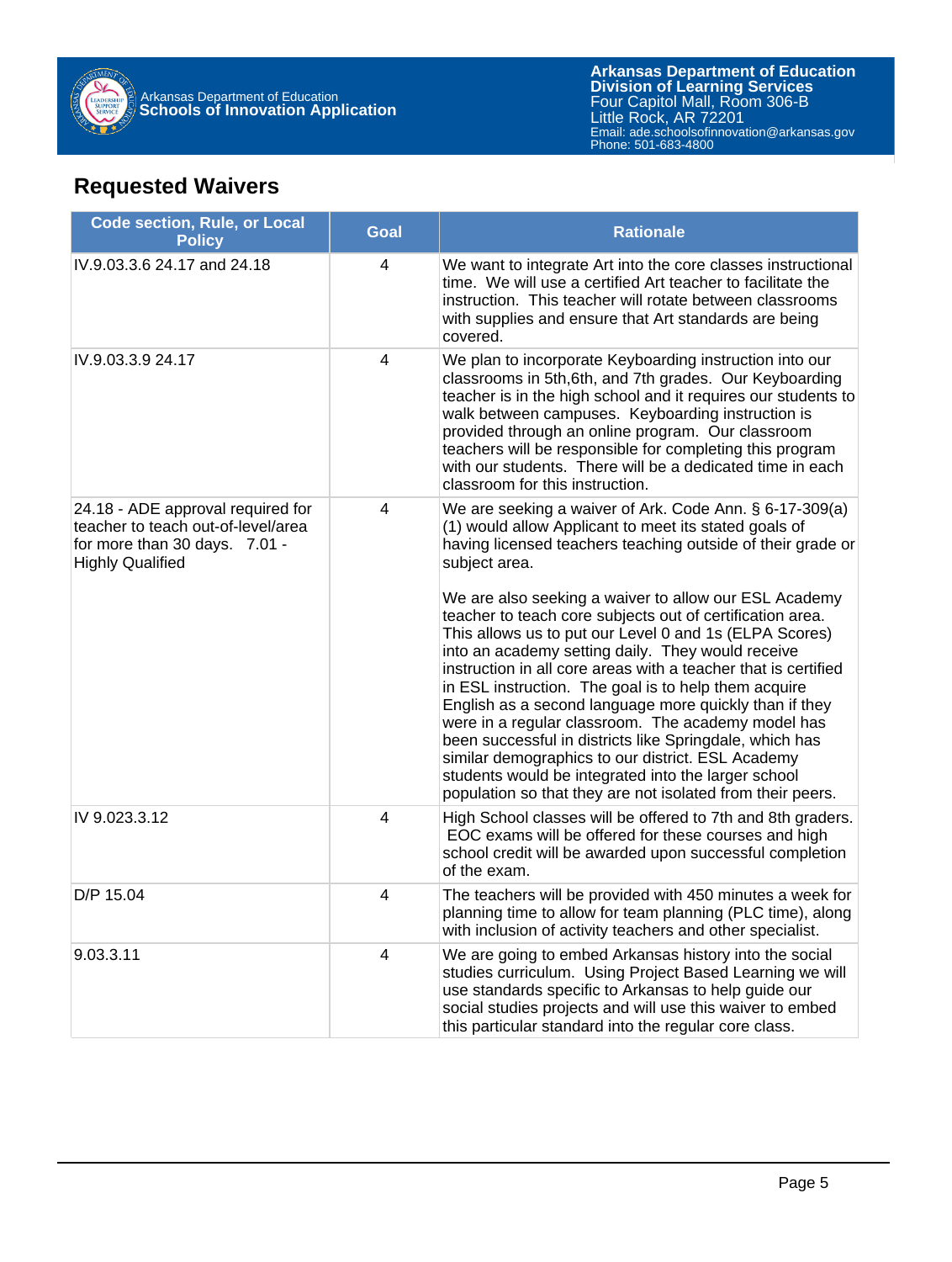

### Arkansas Department of Education **Schools of Innovation Application**

| <b>Code section, Rule, or Local</b><br><b>Policy</b>                                                                                                                                   | Goal | <b>Rationale</b>                                                                                                                                                                                                                                                                                                                                                                                                      |
|----------------------------------------------------------------------------------------------------------------------------------------------------------------------------------------|------|-----------------------------------------------------------------------------------------------------------------------------------------------------------------------------------------------------------------------------------------------------------------------------------------------------------------------------------------------------------------------------------------------------------------------|
| Ark. Code Ann. §§ 6-15-1004, 6-17<br>-309, 6-17-401, 6-17-902, 6-17-<br>919, Section 15.03 of the<br>Standards for Accreditation, and<br>the ADE Rules Governing Educator<br>Licensure | 4    | We are seeking waivers of Ark. Code Ann. §§ 6-15-1004,<br>6-17-309, 6-17-401, 6-17-902, 6-17-919, Section 15.03 of<br>the Standards for Accreditation, and the ADE Rules<br>Governing Educator Licensure We would like to hire<br>personnel without Arkansas teaching license in specific<br>career classes, for example, business classes, robotics<br>(engineering), greenhouse and other specific career<br>areas. |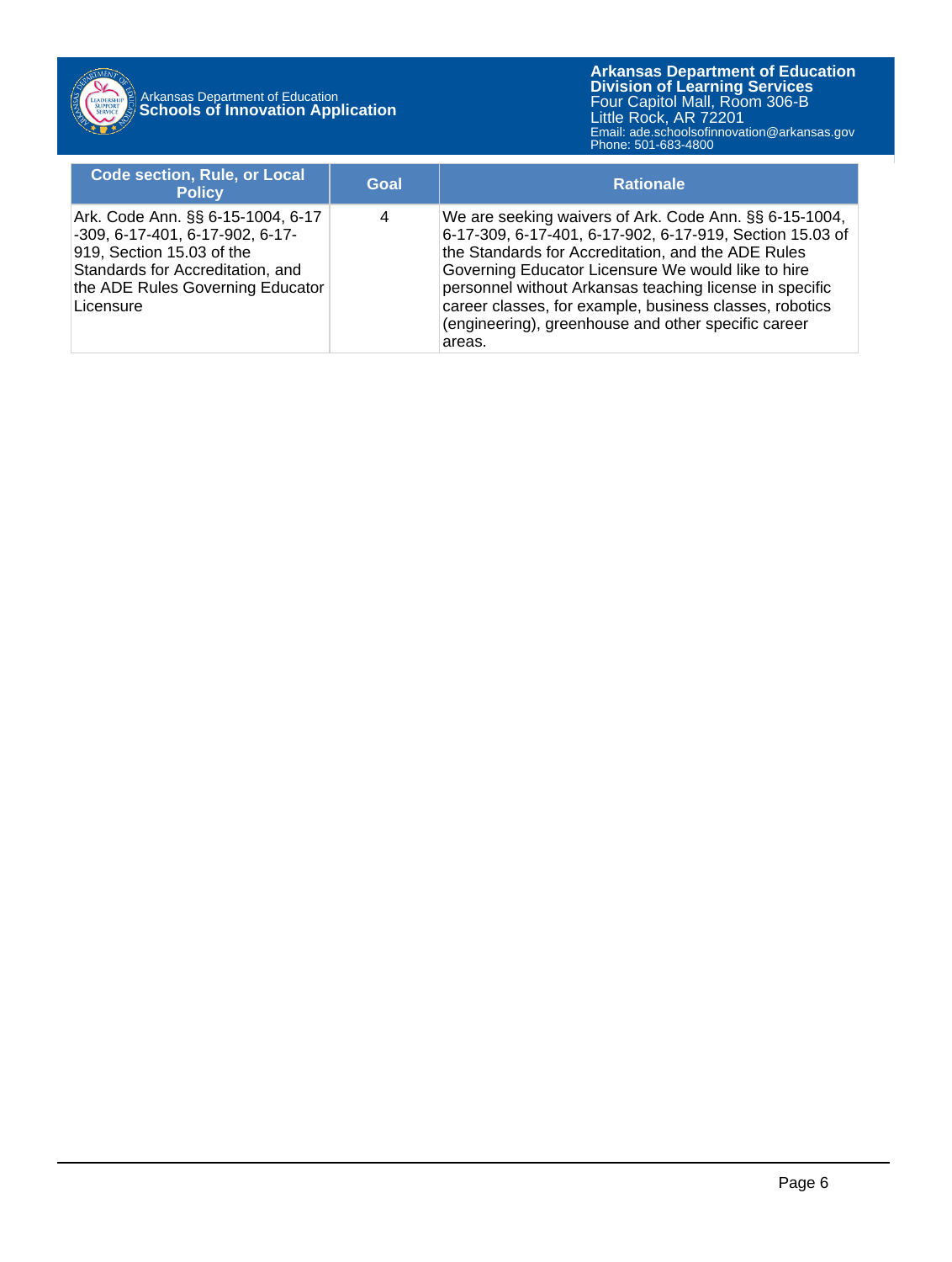

#### **Council of Innovation**

| Minority at School         | 49.00%                      |                 |                 |                     |
|----------------------------|-----------------------------|-----------------|-----------------|---------------------|
| <b>Council Member Name</b> | <b>Representative Group</b> | <b>Minority</b> | <b>Position</b> | <b>Date Elected</b> |
| John Unger                 | Staff                       | N               | Chair           | 2/8/2017            |
| Stephanie Sandoval         | <b>Student</b>              | Y               | student         | 2/8/2017            |
| Deegan Brooks              | <b>Student</b>              | $\mathsf{N}$    | student         | 2/8/2017            |
| <b>Carol Owens</b>         | staff                       | N               | staff           | 2/8/2017            |
| Gina Holt                  | staff                       | $\mathsf{N}$    | staff           | 2/8/2017            |
| Luis Sandoval              | parent                      | Y               | parent          | 2/8/2017            |
| <b>Chentile Merworth</b>   | parent                      | N               | parent          | 2/8/2017            |
| Elaine Christman           | teacher                     | N               | teachers        | 2/8/2017            |
| Celeste Puga               | student                     | Y               | student         | 2/8/2017            |
| Anabel Lopez               | parent                      | $\mathsf{N}$    | parent          | 2/8/2017            |
| <b>Hannah Hawkins</b>      | counselor                   | N               | staff           | 2/8/2017            |
| <b>Toby Conrad</b>         | Principal                   | $\mathsf{N}$    | staff           | 2/8/2017            |
| Jessica Hartman            | teacher                     | N               | teacher         | 2/8/2017            |
| Joli Sotallaro             | teacher                     | $\mathsf{N}$    | teacher         | 2/8/2017            |
| <b>Rachel Gibson</b>       | teacher                     | N               | teacher         | 2/8/2017            |
| Phillip Vandenberg         | teacher                     | N               | teacher         | 2/8/2017            |
| <b>Jeff Gravette</b>       | superintendent              | N               | staff           | 2/8/2017            |
| Gwen Jordan                | parent                      | N               | parent          | 2/8/2017            |
| Phoua Lee                  | parent                      | Y               | parent          | 2/8/2017            |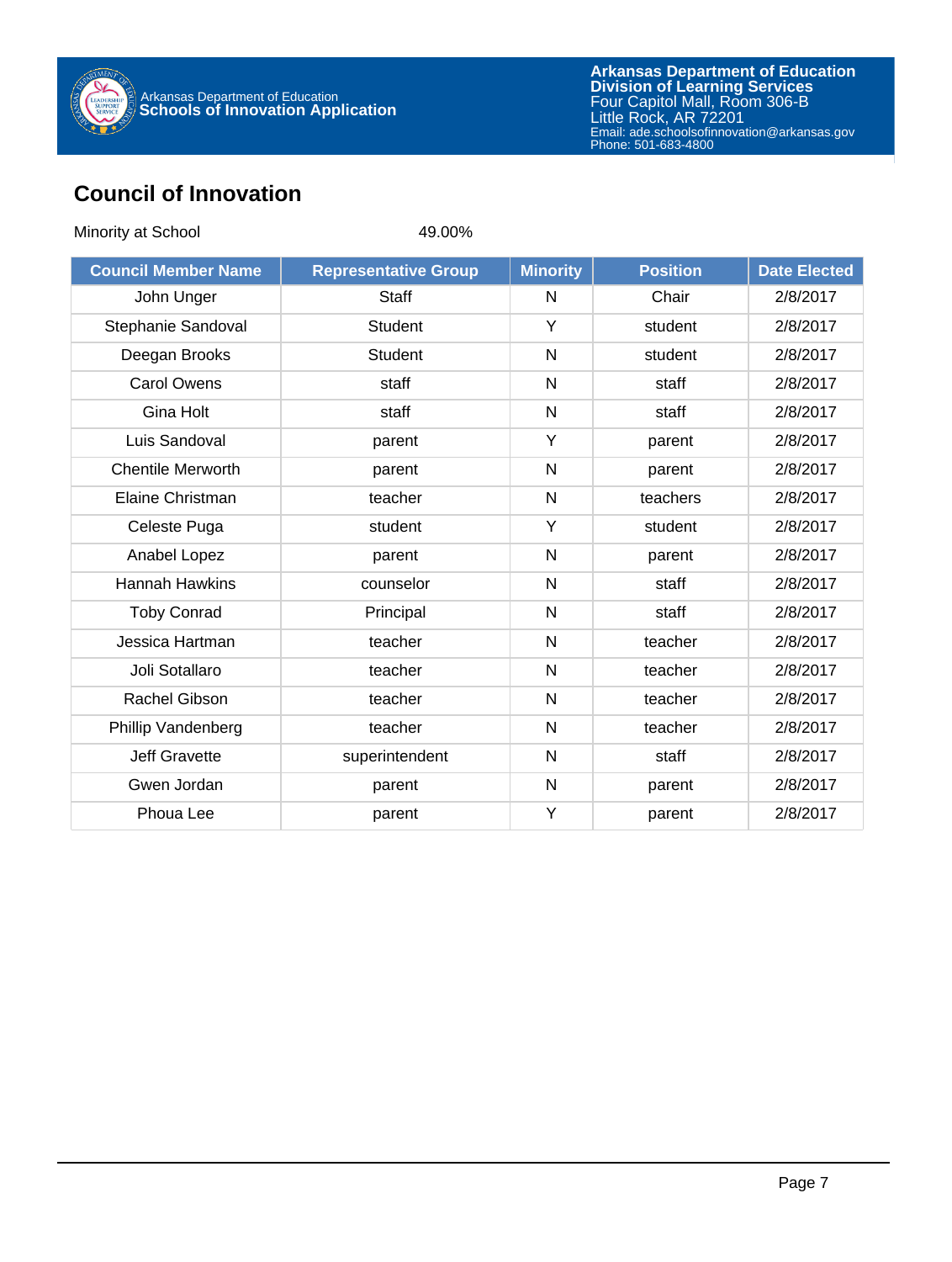

#### **Shared Leadership**

| <b>Meeting</b><br><b>Date</b> | <b>Meeting</b><br><b>Purpose</b> | No. of<br><b>Teachers</b><br><b>Present</b> | No. of<br><b>School</b><br><b>Staff</b><br><b>Present</b> | No. of<br><b>Parents</b><br><b>Present</b> | No. of<br><b>Community</b><br><b>Members</b><br><b>Present</b> | No. of<br><b>Students</b><br><b>Present</b> | <b>Meeting</b><br><b>Outcome/</b><br><b>Planned Next</b><br><b>Steps</b>                                                                                         |
|-------------------------------|----------------------------------|---------------------------------------------|-----------------------------------------------------------|--------------------------------------------|----------------------------------------------------------------|---------------------------------------------|------------------------------------------------------------------------------------------------------------------------------------------------------------------|
| 5/27/2016                     | Why?                             | $\overline{2}$                              | $\overline{2}$                                            | $\pmb{0}$                                  | $\pmb{0}$                                                      | $\boldsymbol{0}$                            | We looked at<br>the plan on<br>how to build<br>our mission<br>and vision.                                                                                        |
| 7/18/2016                     | Goals                            | 1                                           | $\overline{2}$                                            | $\pmb{0}$                                  | $\pmb{0}$                                                      | $\boldsymbol{0}$                            | We discussed<br>our goals and<br>outlook for the<br>SOI.                                                                                                         |
| 7/26/2016                     | Goals                            | $\overline{2}$                              | $\overline{2}$                                            | $\mathsf 0$                                | $\pmb{0}$                                                      | $\boldsymbol{0}$                            | We began<br>developing our<br>plans for the<br>development<br>of the SOI and<br>the<br>Professional<br>Development<br>that would take<br>place for the<br>staff. |
| 9/6/2016                      | Mission and<br>vision            | $\overline{2}$                              | $\overline{2}$                                            | $\boldsymbol{0}$                           | $\pmb{0}$                                                      | $\mathbf 0$                                 | We put<br>together the<br>mission and<br>vision<br>statement and<br>look at<br>methods and<br>structures.                                                        |
| 9/27/2016                     | Innovation<br>Summitt            | $\overline{2}$                              | $\overline{2}$                                            | $\mathbf 0$                                | $\pmb{0}$                                                      | $\mathbf 0$                                 | We researched<br>best practices<br>for our SOI.                                                                                                                  |
| 11/15/201<br>6                | Develop our<br>plans             | 3                                           | $\overline{2}$                                            | $\boldsymbol{0}$                           | $\pmb{0}$                                                      | $\mathbf 0$                                 | Discussed our<br>plan for the<br>schedule and<br>the teaching<br>practices we<br>would use.                                                                      |
| 12/5/2016                     | Develop our<br>plan              | 3                                           | $\overline{2}$                                            | $\pmb{0}$                                  | $\pmb{0}$                                                      | $\mathbf 0$                                 | Discussed our<br>plan for the<br>schedule and<br>the teaching<br>practices we<br>would use.                                                                      |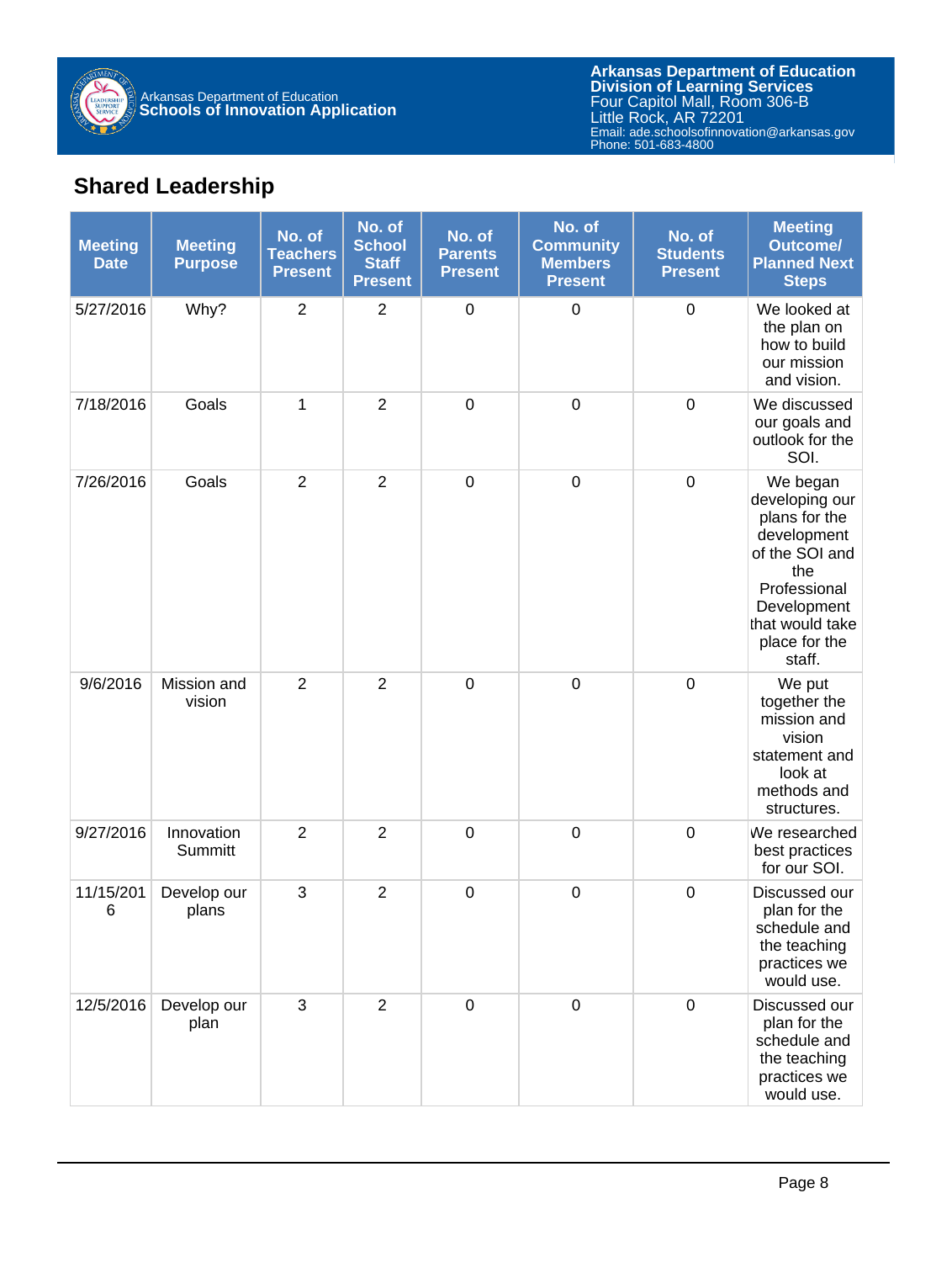

### Arkansas Department of Education **Schools of Innovation Application**

| <b>Meeting</b><br><b>Date</b> | <b>Meeting</b><br><b>Purpose</b>                                                                                  | No. of<br><b>Teachers</b><br><b>Present</b> | No. of<br><b>School</b><br><b>Staff</b><br><b>Present</b> | No. of<br><b>Parents</b><br><b>Present</b> | No. of<br><b>Community</b><br><b>Members</b><br><b>Present</b> | No. of<br><b>Students</b><br><b>Present</b> | <b>Meeting</b><br><b>Outcome/</b><br><b>Planned Next</b><br><b>Steps</b>                                                       |
|-------------------------------|-------------------------------------------------------------------------------------------------------------------|---------------------------------------------|-----------------------------------------------------------|--------------------------------------------|----------------------------------------------------------------|---------------------------------------------|--------------------------------------------------------------------------------------------------------------------------------|
| 12/12/201<br>6                | Develop our<br>plan                                                                                               | 3                                           | $\overline{2}$                                            | $\mathsf 0$                                | $\mathbf 0$                                                    | $\boldsymbol{0}$                            | Continue to<br>develop further<br>innovative<br>designs                                                                        |
| 1/3/2017                      | Develop our<br>SOI                                                                                                | 3                                           | $\overline{2}$                                            | $\mathbf 0$                                | $\mathbf 0$                                                    | $\mathbf 0$                                 | Continue to<br>develop further<br>innovative<br>designs                                                                        |
| 1/19/2017                     | Look at our<br>progress in<br>the Middle<br>School and<br>look at adding<br>the high<br>school to the<br>SOI plan | $\mathbf 0$                                 | $\overline{2}$                                            | $\mathbf 0$                                | $\mathbf 0$                                                    | $\mathbf 0$                                 | Develop a core<br>leadership<br>team and finish<br>SOI application                                                             |
| 1/24/2017                     | Develop our<br>plan                                                                                               | 3                                           | $\overline{2}$                                            | $\mathbf 0$                                | $\mathbf 0$                                                    | $\mathbf 0$                                 | Continue to<br>develop our<br>plan                                                                                             |
| 2/7/2017                      | Develop our<br>plan                                                                                               | 3                                           | $\overline{2}$                                            | $\boldsymbol{0}$                           | $\mathbf 0$                                                    | $\mathbf 0$                                 | Continue to<br>develop our<br>plan                                                                                             |
| 2/28/2017                     | To introduce<br>our core<br>leadership<br>team in 5-12<br>to the process<br>of innovative<br>design               | 12                                          | $\overline{\mathbf{4}}$                                   | $\mathbf 0$                                | $\mathbf 0$                                                    | $\mathbf 0$                                 | Continue to<br>develop the<br>plan and<br>bridge the gap<br>between the<br>middle school<br>and the high<br>school.            |
| 2/8/2017                      | Council of<br>Innovation                                                                                          | 6                                           | 3                                                         | 5                                          | 1                                                              | $6\phantom{1}6$                             | To develop our<br>council of<br>innovation                                                                                     |
| 3/1/2017                      | Core<br>Leadership<br>team                                                                                        | 11                                          | $\overline{\mathbf{4}}$                                   | 0                                          | $\mathbf 0$                                                    | $\boldsymbol{0}$                            | To continue to<br>develop a<br>share<br>leadership<br>model and<br>develop the<br>mission and<br>vision of the<br>high school. |
| 3/6/2017                      | To finish the<br>SOI<br>application                                                                               | 3                                           | 1                                                         | $\mathbf 0$                                | $\mathbf 0$                                                    | $\boldsymbol{0}$                            | Submit the<br>2017 SOI<br>application                                                                                          |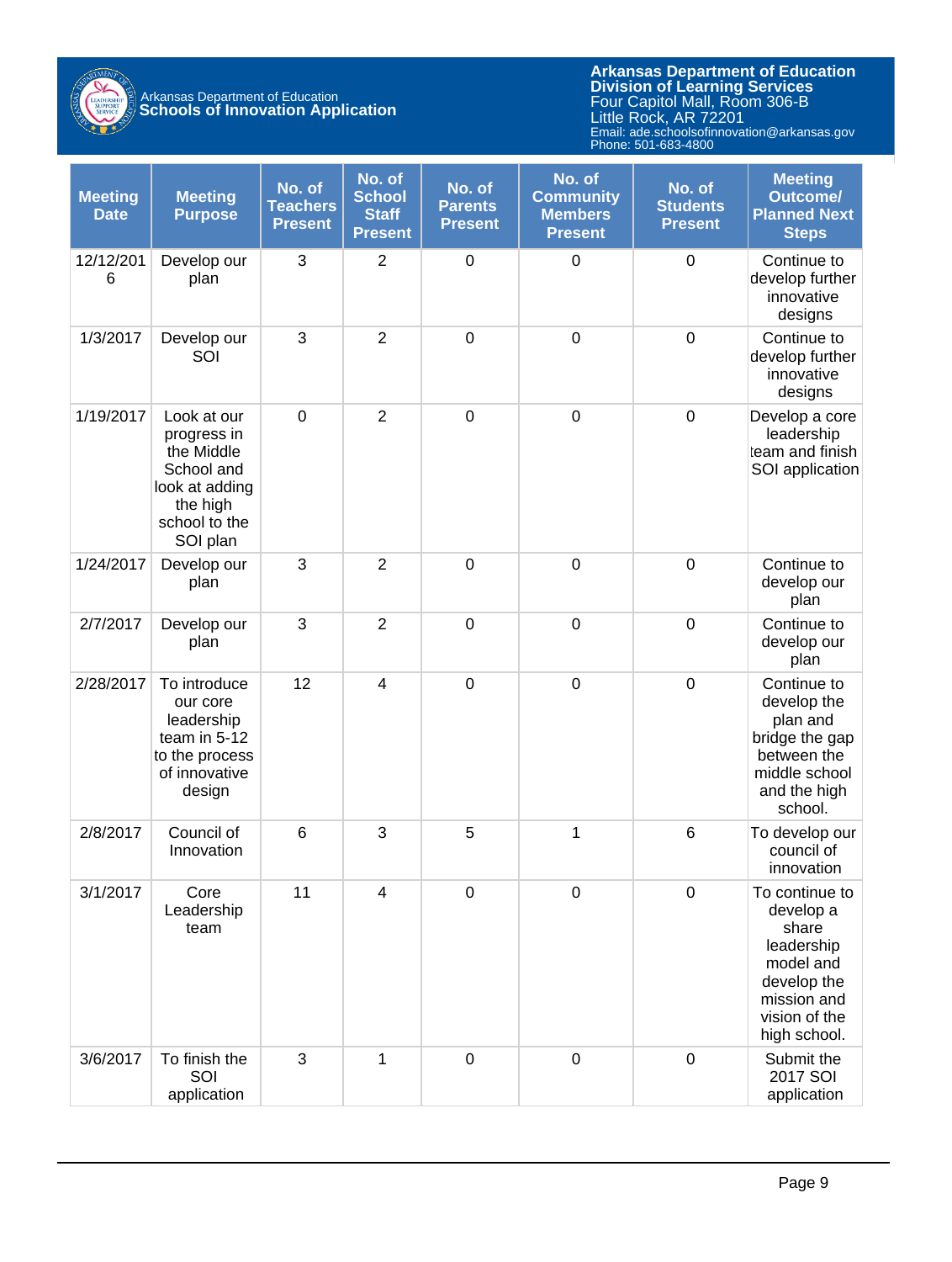

## Arkansas Department of Education **Schools of Innovation Application**

| <b>Meeting</b><br><b>Date</b> | <b>Meeting</b><br><b>Purpose</b> | No. of<br><b>Teachers</b><br><b>Present</b> | No. of<br>School<br><b>Staff</b><br><b>Present</b> | No. of<br><b>Parents</b><br><b>Present</b> | No. of<br><b>Community</b><br><b>Members</b><br><b>Present</b> | No. of<br><b>Students</b><br><b>Present</b> | <b>Meeting</b><br><b>Outcome/</b><br><b>Planned Next</b><br><b>Steps</b>                                        |
|-------------------------------|----------------------------------|---------------------------------------------|----------------------------------------------------|--------------------------------------------|----------------------------------------------------------------|---------------------------------------------|-----------------------------------------------------------------------------------------------------------------|
| 3/9/2017                      | Council of<br>Innovation         | 6                                           | 3                                                  | 5                                          |                                                                | 3                                           | To help<br>research what<br>our school and<br>community<br>needs are<br>moving into the<br>next school<br>year. |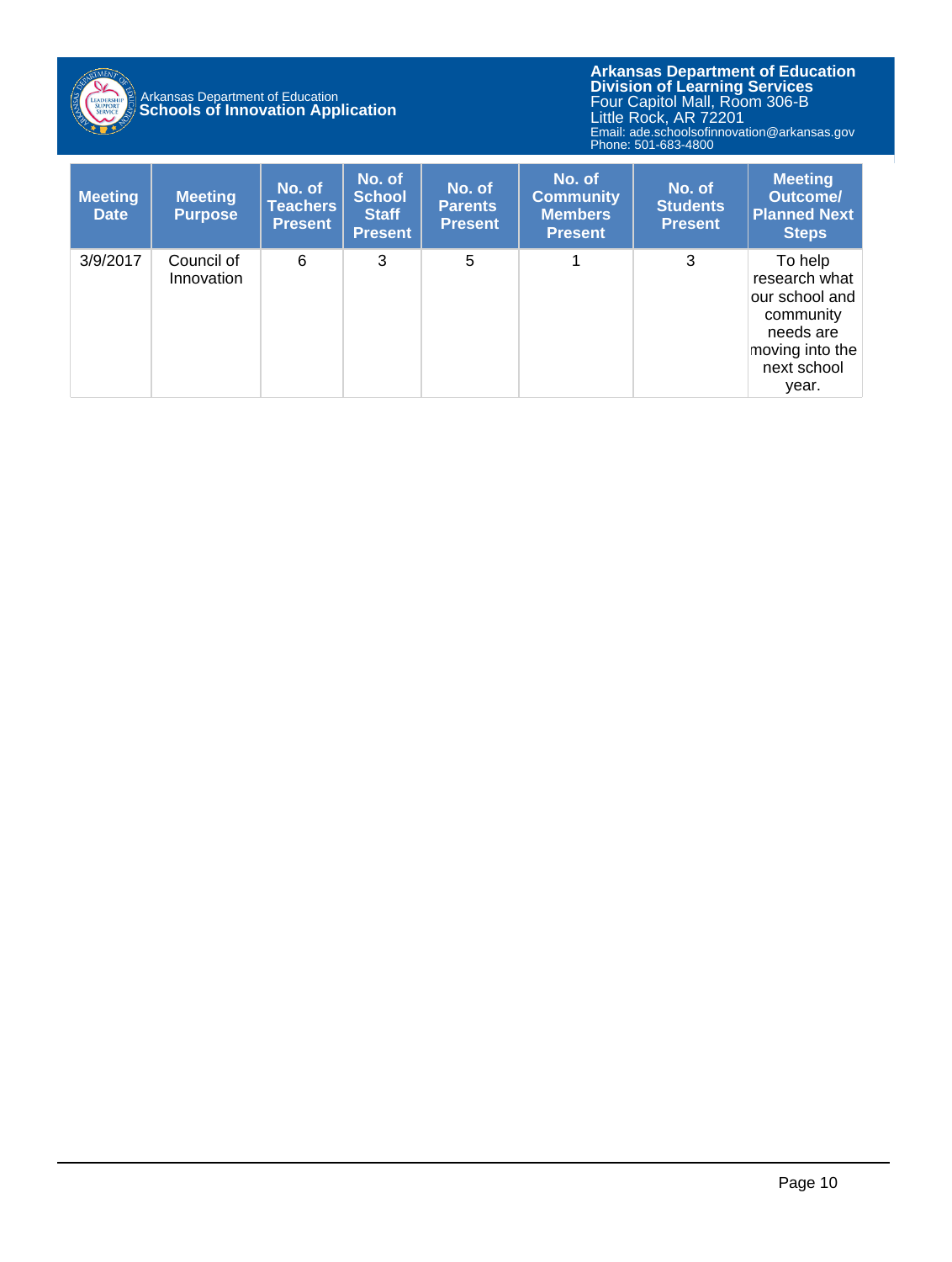

#### **Election Results**

| Number of certified and classified on staff:                            | 26 |
|-------------------------------------------------------------------------|----|
| Number of staff who voted:                                              | 24 |
| Number of staff who voted for proposed Plan:                            | 24 |
| Number of staff who voted against the proposed plan:                    |    |
| Percentage of staff voting in favor of the proposed Plan of Innovation: | 96 |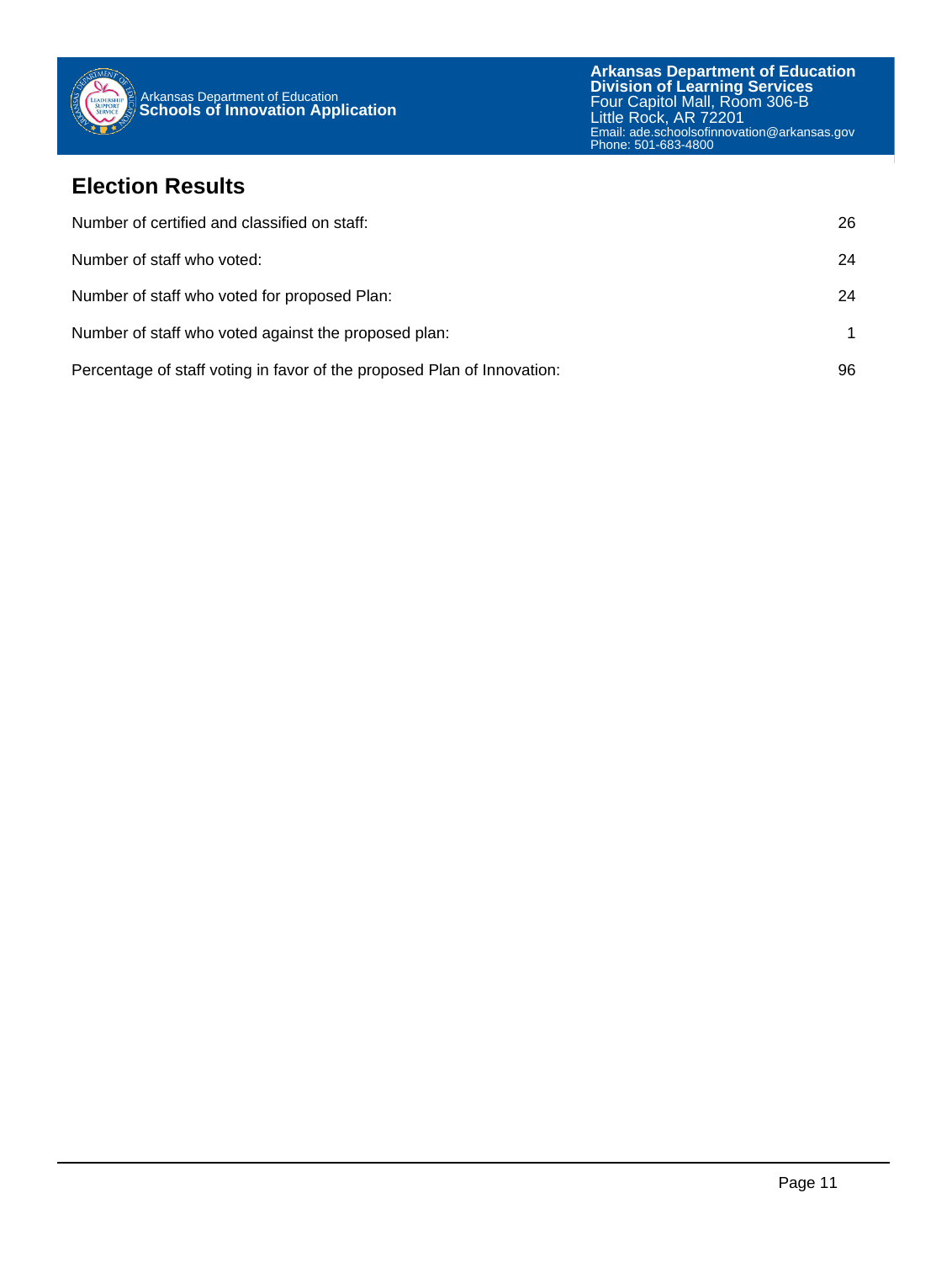

#### **Professional Development Scope**

#### Professional Development Plan Part 1

| <b>Date</b> | <b>Audience</b>          | <b>Purpose of the Session</b> |
|-------------|--------------------------|-------------------------------|
| 7/19/2016   | Teachers/Admin           | <b>RTI</b>                    |
| 7/18/2016   | <b>Teachers</b>          | Standard-based grading        |
| 9/12/2016   | Teachers                 | Phonics I                     |
| 9/26/2016   | Teachers/Admin           | <b>Innovation Summit</b>      |
| 10/9/2016   | Teachers/Admin           | <b>AMLE Conference</b>        |
| 10/19/2016  | Teachers/Admin           | <b>PLC Summit</b>             |
| 2/15/2017   | Leadership team teachers | <b>Innovation Conference</b>  |

#### Professional Development Plan Part 2

| <b>Date</b> | <b>Audience</b>   | <b>Purpose of the Session</b>                                                                                                                                                           |
|-------------|-------------------|-----------------------------------------------------------------------------------------------------------------------------------------------------------------------------------------|
| 4/12/2017   | Teachers          | We are starting a book study for all staff on<br>Standard-Based grading.                                                                                                                |
| 6/5/2017    | Teachers/Admin    | Standard-based grading workday                                                                                                                                                          |
| 6/14/2017   | Teachers/Admin    | PLC Summit - this will help all teachers in<br>our building understand the PLC process<br>we currently use in our building and help<br>us innovate our schedule and our RTI<br>program. |
| 7/31/2017   | <b>Teachers</b>   | GoMath Personalized learning platform<br>professional development. This training<br>will help our teachers understand how to<br>facilitate personalized math learning.                  |
| 7/31/2017   | Teachers/Admin    | Project Based Learning professional<br>development.                                                                                                                                     |
| 8/14/2017   | Grade Level PLC's | 2017 PLC focus will be on standards-<br>based grading and implementing the<br>practice.                                                                                                 |
| 8/13/2018   | Grade Level PLC's | 2018 PLC focus will be on Project Based<br>Learning, Personalized Learning and<br>Mentor programs                                                                                       |
| 8/12/2019   | Grade Level PLC's | 2019 PLC focus will be on Personalized<br>Learning and how to build Academies                                                                                                           |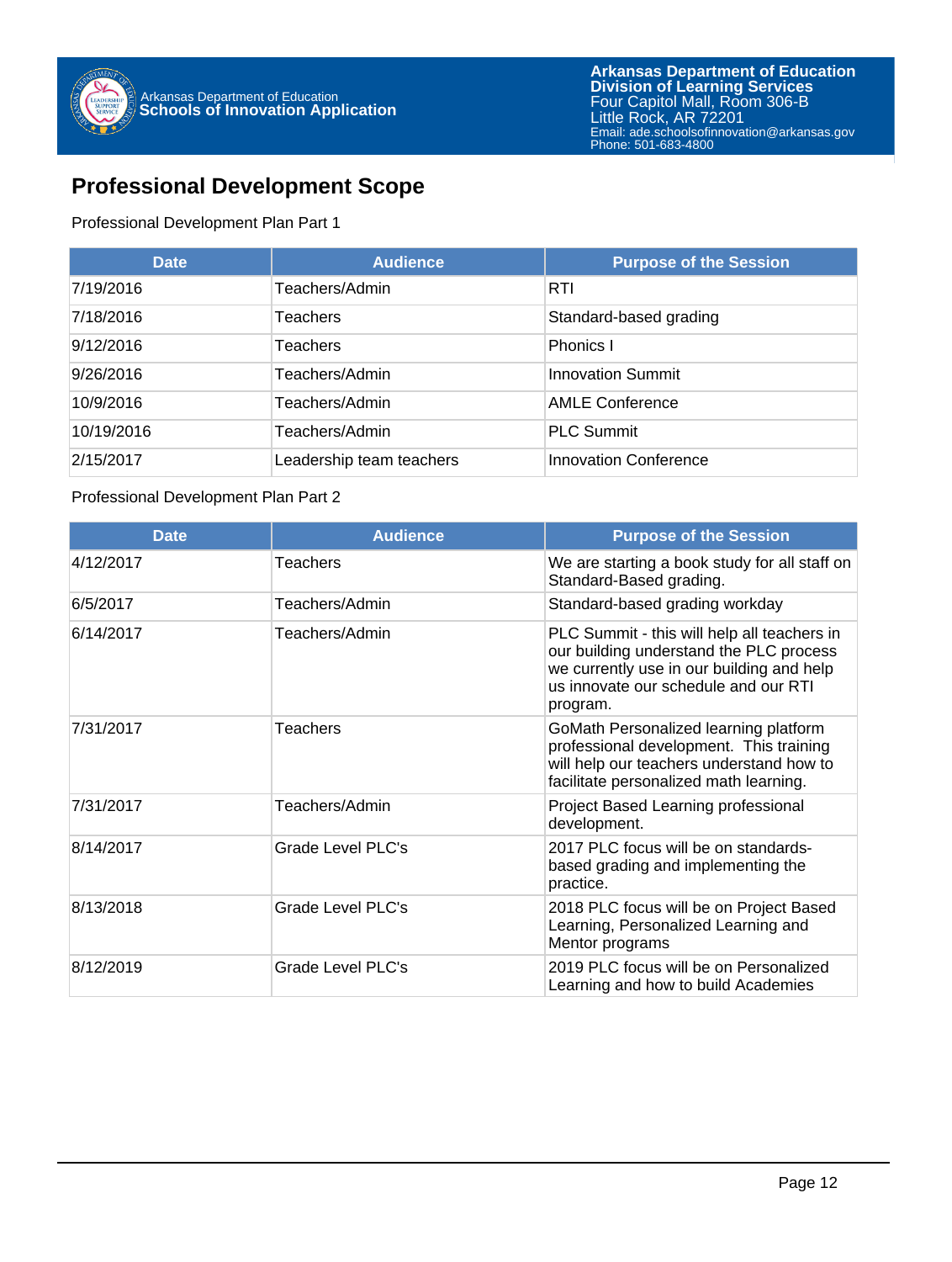| $2016 - 2017$                                                                                                                                                                                                                                             | $2017 - 2018$                                                                                                                                                                                                                                                                                                   | $2018 - 2019$                                                                                                | $2019 - 2020$                                                                   | $2020 - 2021$                                                                                                           |
|-----------------------------------------------------------------------------------------------------------------------------------------------------------------------------------------------------------------------------------------------------------|-----------------------------------------------------------------------------------------------------------------------------------------------------------------------------------------------------------------------------------------------------------------------------------------------------------------|--------------------------------------------------------------------------------------------------------------|---------------------------------------------------------------------------------|-------------------------------------------------------------------------------------------------------------------------|
| $\bullet$ Block<br><b>Schedules</b><br>• RTI - Tutorial<br>Time built into<br>schedule<br>$\bullet$ Focus on<br>Reading &<br>Math increases<br>• House/Homero<br>om Time<br>• Built in PLC<br>for teacher<br>collaboration<br>• Curriculum<br>Development | • Personalized<br>Math<br>• Mentor/Advis<br>ory Program<br>• ESL Academy<br>- level $0-1$ 's -<br>fluid<br>movement out<br>$&$ PBL<br>embedded<br>here also<br>$\bullet$ PBL<br>instruction $&$<br>course<br>embedding<br>$\circ$ Art & SS<br>$\circ$ Open<br>Gym<br>o Electives<br>$\gamma$<br>o Embeddi<br>ng | $\bullet$ SBG<br>• Three<br>Academy<br>Program<br>$\circ$ ESL,<br><b>PBL</b><br>Core<br>Areas<br>Academ<br>y | • Further<br>developmen<br>t on Three<br>Academy<br>Program<br>• Year<br>Round? | $\bullet$ Fully<br>Personaliz<br>ed<br>Learning<br>for all<br>students<br>$\bullet$ 5-12<br>$Career++$<br>Academie<br>S |

# 4 Year Middle School of Innovation Strategic Plan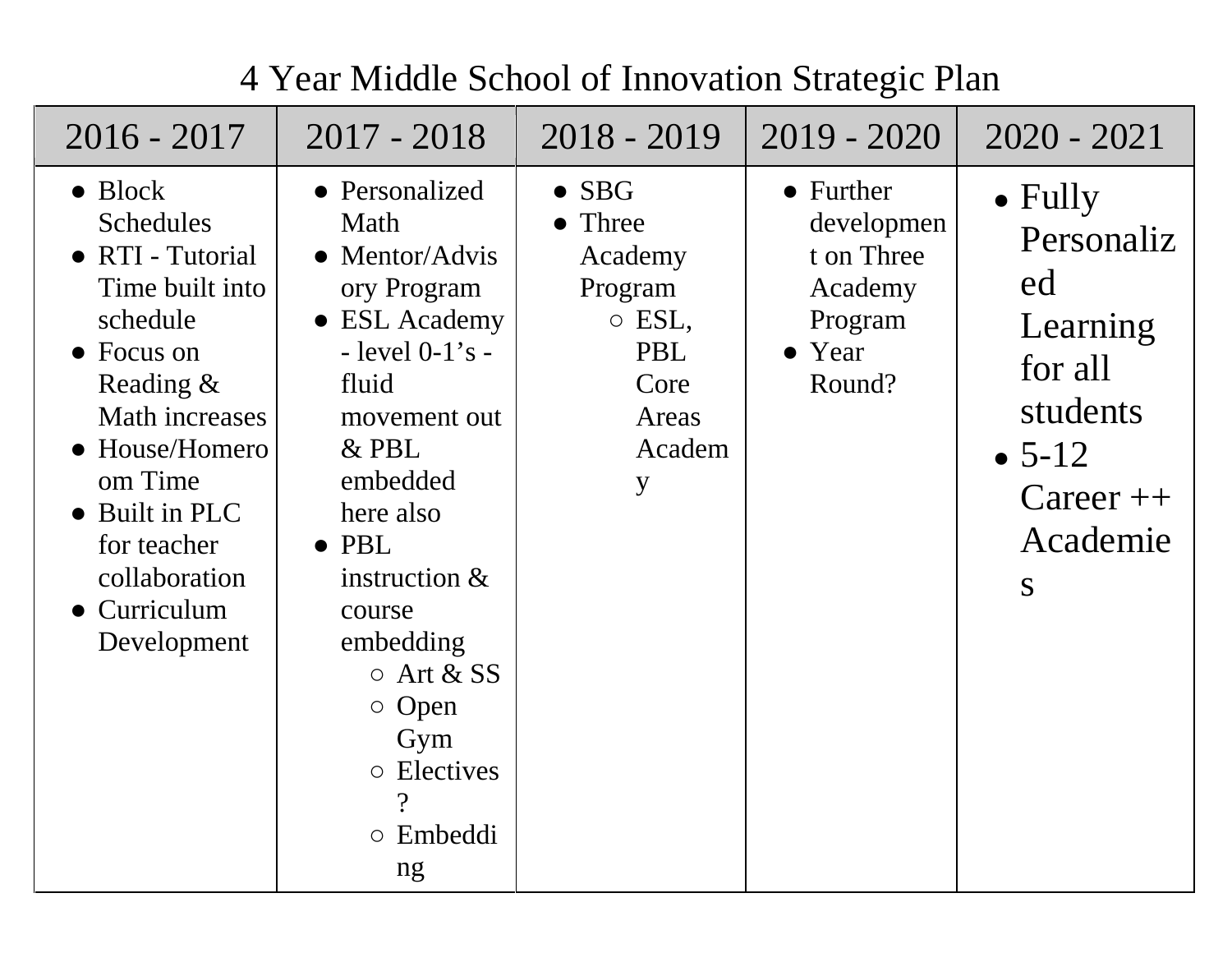|                                                                                | Careers<br>and<br>Keyboard<br>ing?<br>• Advance<br>Placement in<br>MS/HS<br>courses for<br>students who<br>need this.             |                 |                           |                 |
|--------------------------------------------------------------------------------|-----------------------------------------------------------------------------------------------------------------------------------|-----------------|---------------------------|-----------------|
| PD Requirements                                                                | PD Requirements                                                                                                                   | PD Requirements | <b>PD</b><br>Requirements | PD Requirements |
| $\bullet$ SBG<br>• Office of<br>Innovation<br>$\bullet$ RTI<br>• PLC Institute | • SBG mindset<br>and<br>implementatio<br>n practices<br>$\bullet$ PBL<br>$\circ$ Curriculu<br>m<br>developm<br>ent and<br>process |                 |                           |                 |